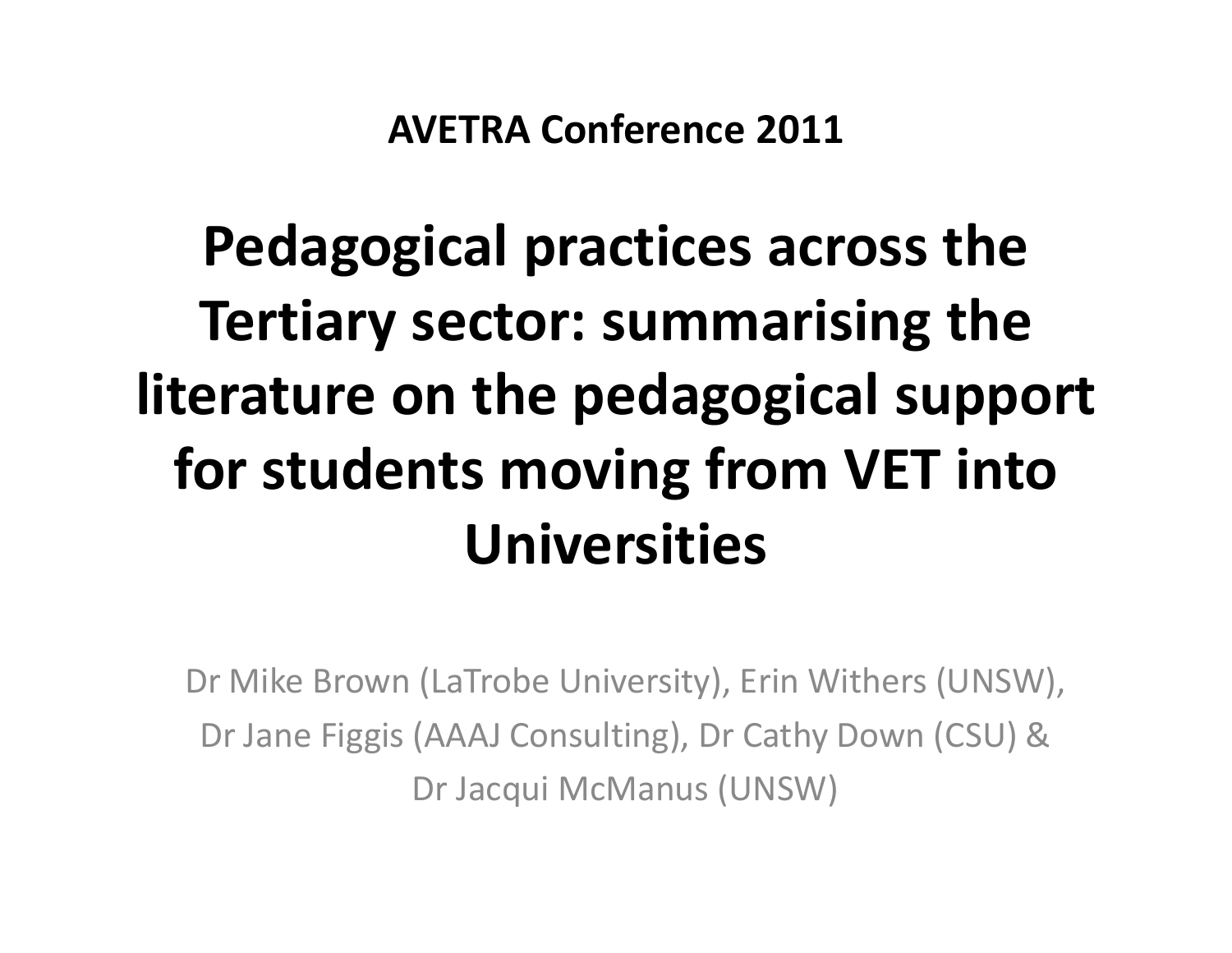#### Introduction

 This paper summaries issues and identifies gaps that have arisen from the initial review of literature associated with the '*Transition from VET to University: What are* the pedagogical issues?' research project.

This study explores the pedagogical practices encountered by vocational education and training (VET) graduates making the transition into university programs. The research is looking to provide an evidence base for the development of strategies that will enhance the student's experience of cross-sectoral transition.

The aims of this project are in line with the recommendations of the Bradley Review and subsequent moves by Australian Universities to attract VET graduates into undergraduate university programs.

Amongst the gaps identified are, the need for direct findings devised from speaking with VET students going into Higher education; evaluating the adaptability of VET students transitioning to the pedagogical practices utilized in higher education; and exploring whether the use of authentic learning tasks and assessment might be appropriate within first year higher education programs.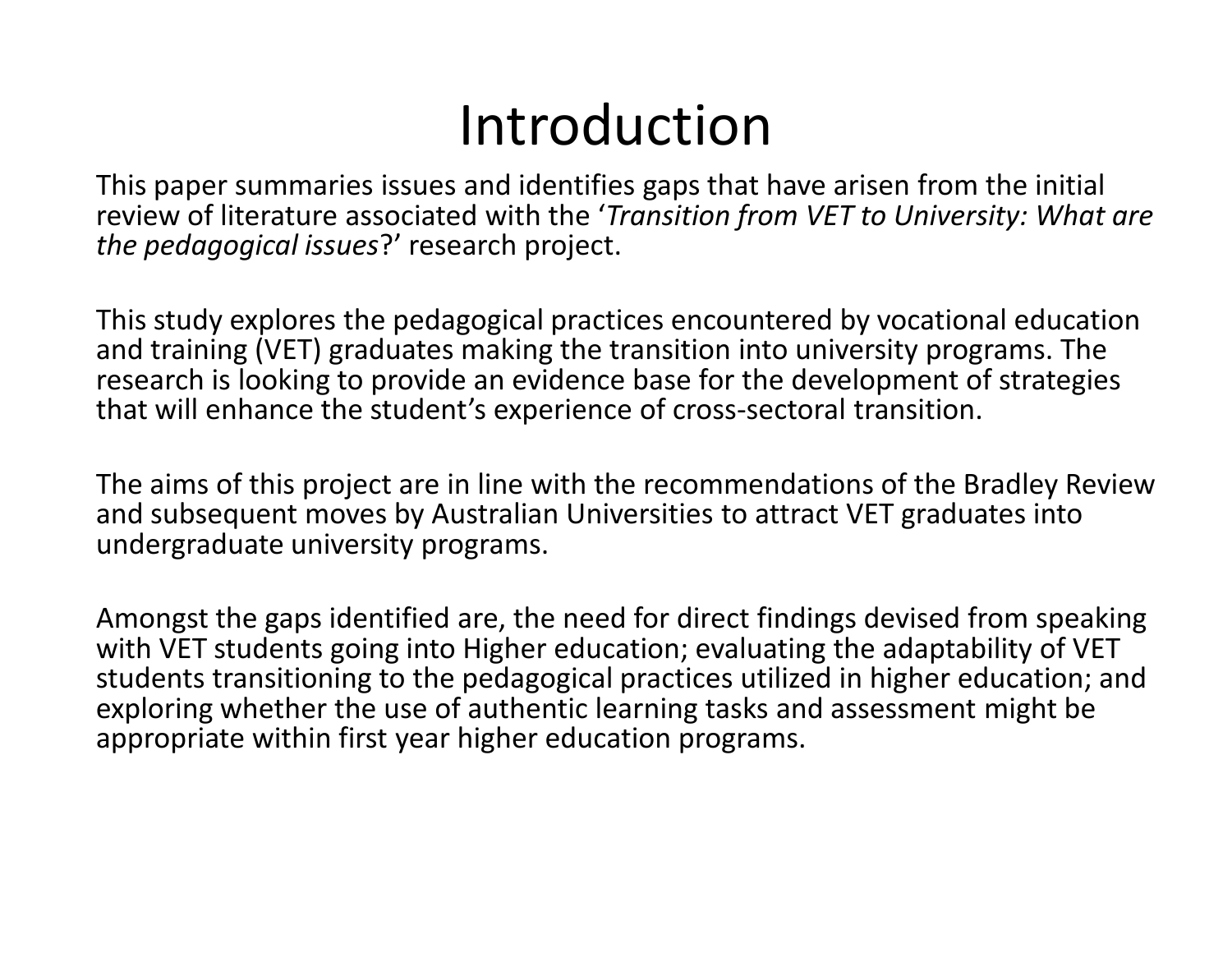#### The current context: the tertiary sector

Three of the solutions identified by the Bradley Review panel have a direct bearing on student transitions from VET to university.

These are:

- The number of young Australians with a higher education qualification must be markedly increased.
- Groups currently under-represented in the system must significantly contribute to this growth.
- A more flexible tertiary education and training system is critical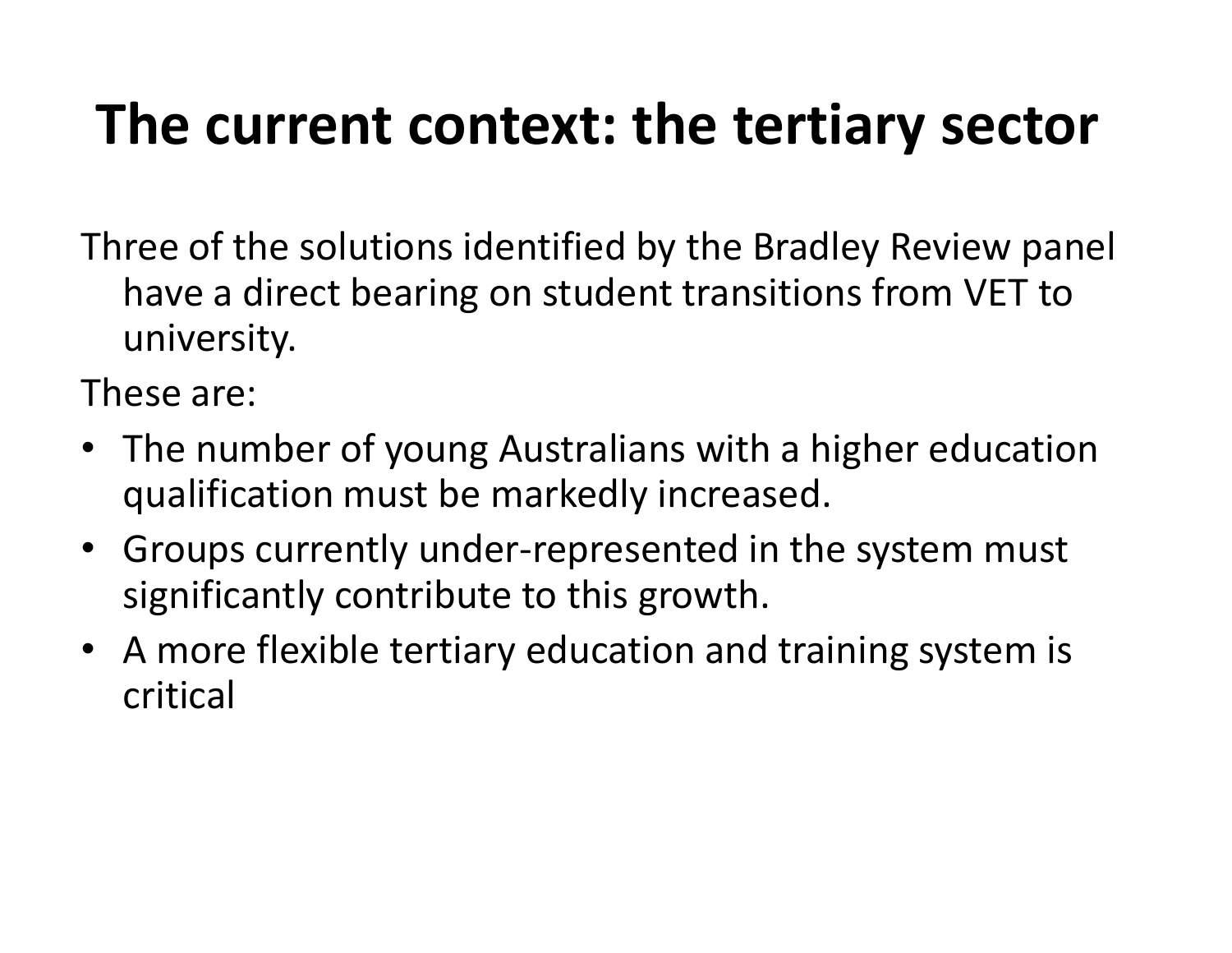#### Education Review: 28<sup>th</sup> April 2011

- •Higher education on the up
- 28 April, 2011 | Send this story to a friend •
- Government figures show student enrolments at universities grew by 10 per cent in two years•
- An estimated 50,000 additional undergraduate students enrolled at Australian universities in the last two  $\bullet$ years, new figures released by government show.
- • Minister for Tertiary Education, Senator Chris Evans, said the data showed more students than ever before had the opportunity of a university education as a result of the government's reforms in higher education.
- • "In 2011, more than 480,000 undergraduate places are being funded – an increase of 10 per cent since 2009. Regional universities taken together also have 10 per cent more student places than in 2009," Evans said in a statement on Saturday.
- • As a result of this growth, more than 200,000 students are estimated to have commenced undergraduate studies in public universities this year.
- • "This is great news for our economy. It means that more Australians will have the chance to gain the qualifications they need to access the high skilled jobs of the future," Evans said.
- • "Skills Australia has forecast that by 2025 a third of all jobs will require a minimum of a bachelor's degree qualification. To meet that demand for highly skilled workers, Labor is ensuring everyone who is eligible can access a place at Australian universities, he said.
- • Evans said that the move to a demand-driven system for domestic undergraduate student places, to be implemented from 2012, would allow universities to enjoy further growth.
- • "Increases in university enrolments will make a major contribution to the Government's national target that by 2025, 40 per cent of all 25 to 34-year-olds will hold a qualification at bachelor's degree level or above. In 2010, 34.2 per cent of this age group held such qualifications.
- • "To reach the target, universities will need to reach out to a broader range of prospective students. In this next generation of students, there will be many people who will be the first in their family to have the opportunities that a university education can offer," he said.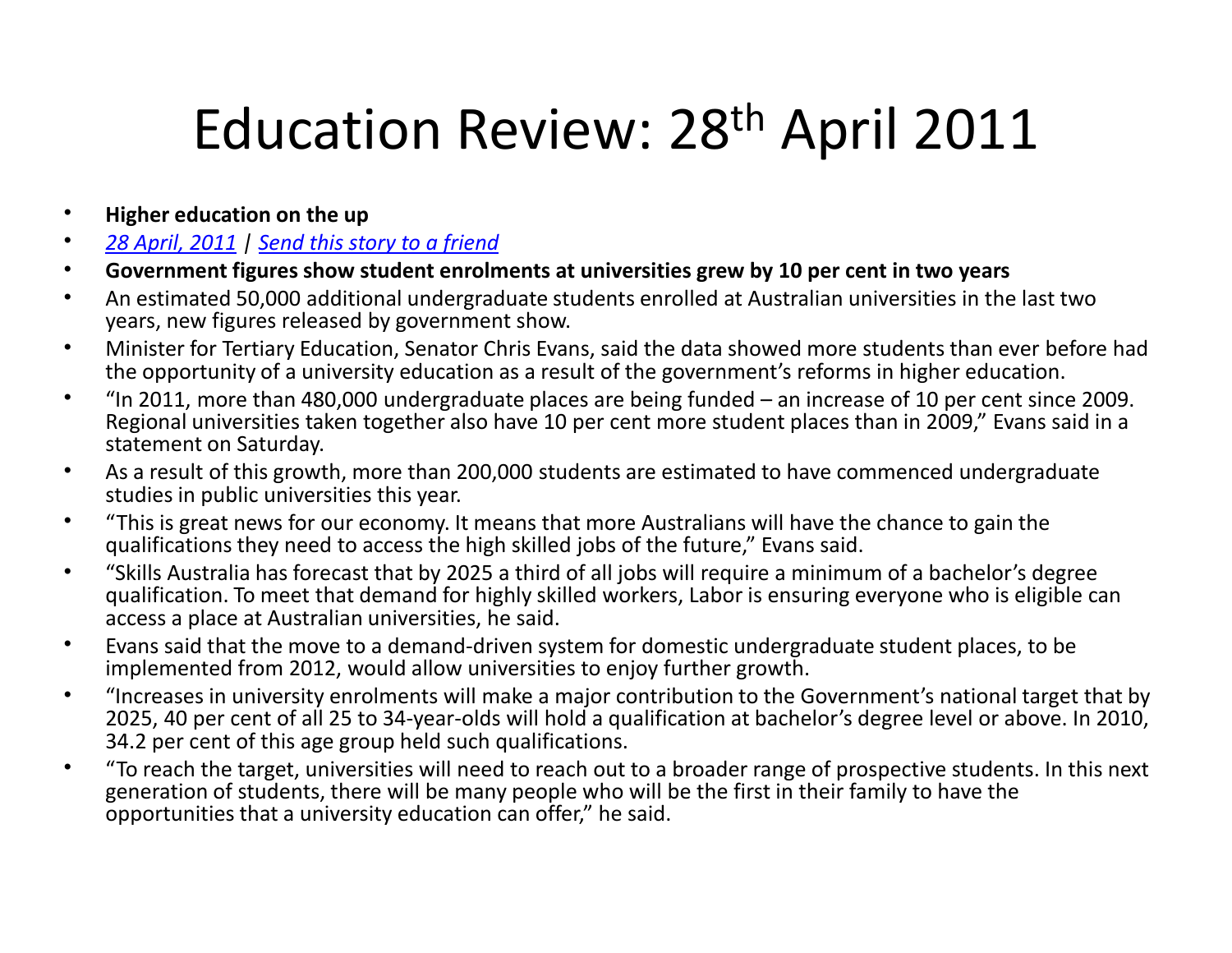#### The current context: the tertiary sector

Exploring some of the differences between the VET and HE sector . .

The VET sector is . . .

- • Competency-based Training Packages (Smith and Blake, 2009) focused on workplace-specific outcomes and standards (Wheelahan, 2008). Industry is heavily involved in the development of training packages that formally specify national standards and qualifications for performing effectively in the workplace (Down 2003; ANTA, 2004; Down 2006). The industry partners and representatives identify desired outcomes but they do not prescribe the learning, teaching and assessment processes to achieve those outcomes (Down 2003 & 2007);
- • an emphasis on 'know how' (Gabb and Glaisher, 2006) and tacit knowledge (TAFE and Community Education, Policy and Support Unit, 2004);
- •a history of adaptation and flexibility (Rushbrook, 1997);
- $\bullet$  a pedagogy which is learner-focused, collaborative and constructivist (Brennan-Kemmis et al, 2009).
- $\bullet$  Tensions exist over its multiple roles and between its multiple stakeholders (Sutcliffe 2008; Brennan-Kemmis et al, 2009)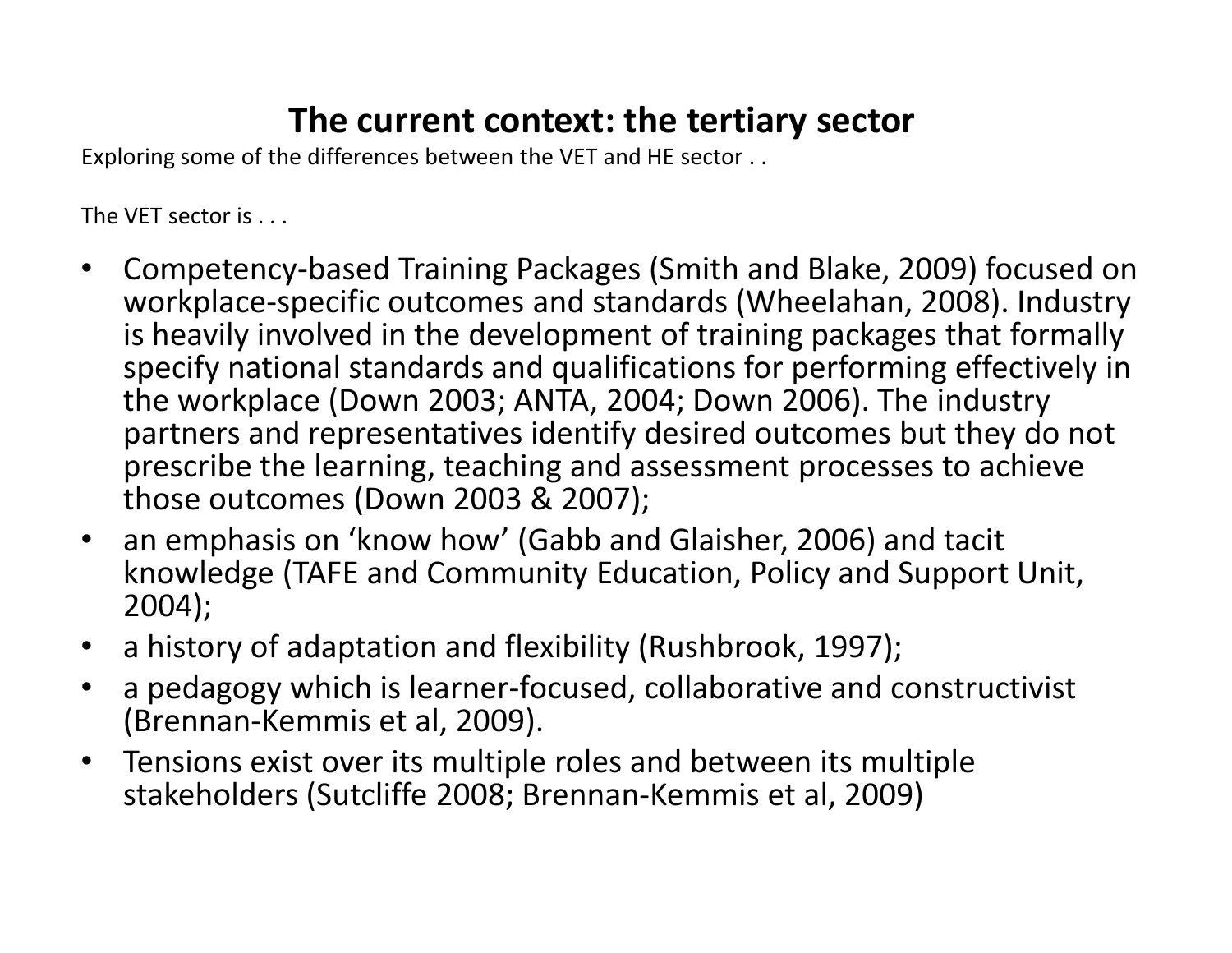#### The current context: the tertiary sector

Exploring some of the differences between the VET and HE sector .

The role of the HE sector is . . .

.

- to pursue truth and inform political decision-making to achieve social ends (Brubacher, 1982);
- to pursue knowledge and further the pursuit of knowledge through development of future graduates (Hamlyn, 1996);
- • to ask questions of our place in the world; to develop and critique frameworks to understand our place in the world; and to equip us with skills and approaches to deal with the supercomplexity of the world (Barnett, 2004).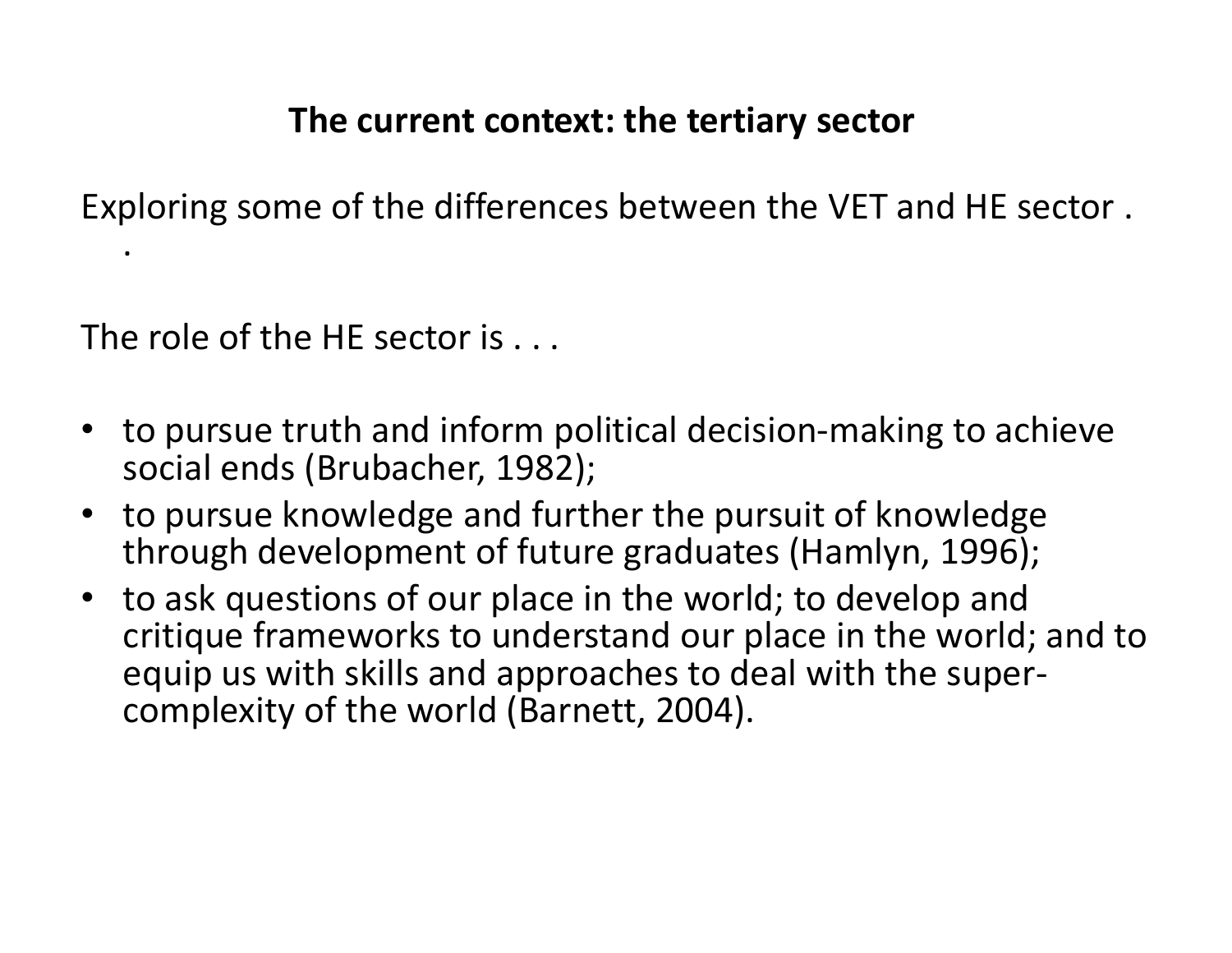## VET pedagogy: a selection of ideas and themes from the literature

VET pedagogy is . . .

- historically associated with the teaching and learning of a trade
	- –with teachers, demonstrating, modelling and observing; an d
	- – with learners, observing, imitating and undertaking degrees of guided practice.
- considered practical
	- –- Reflecting authentic work practices
	- – $-$  Competency-based
- Different when the teaching and learning is . . .
	- – leading to qualifications above and below AQF level 4,
		- at level 2 & 3 to what it is at level 6?
	- – $-$  on or off-the job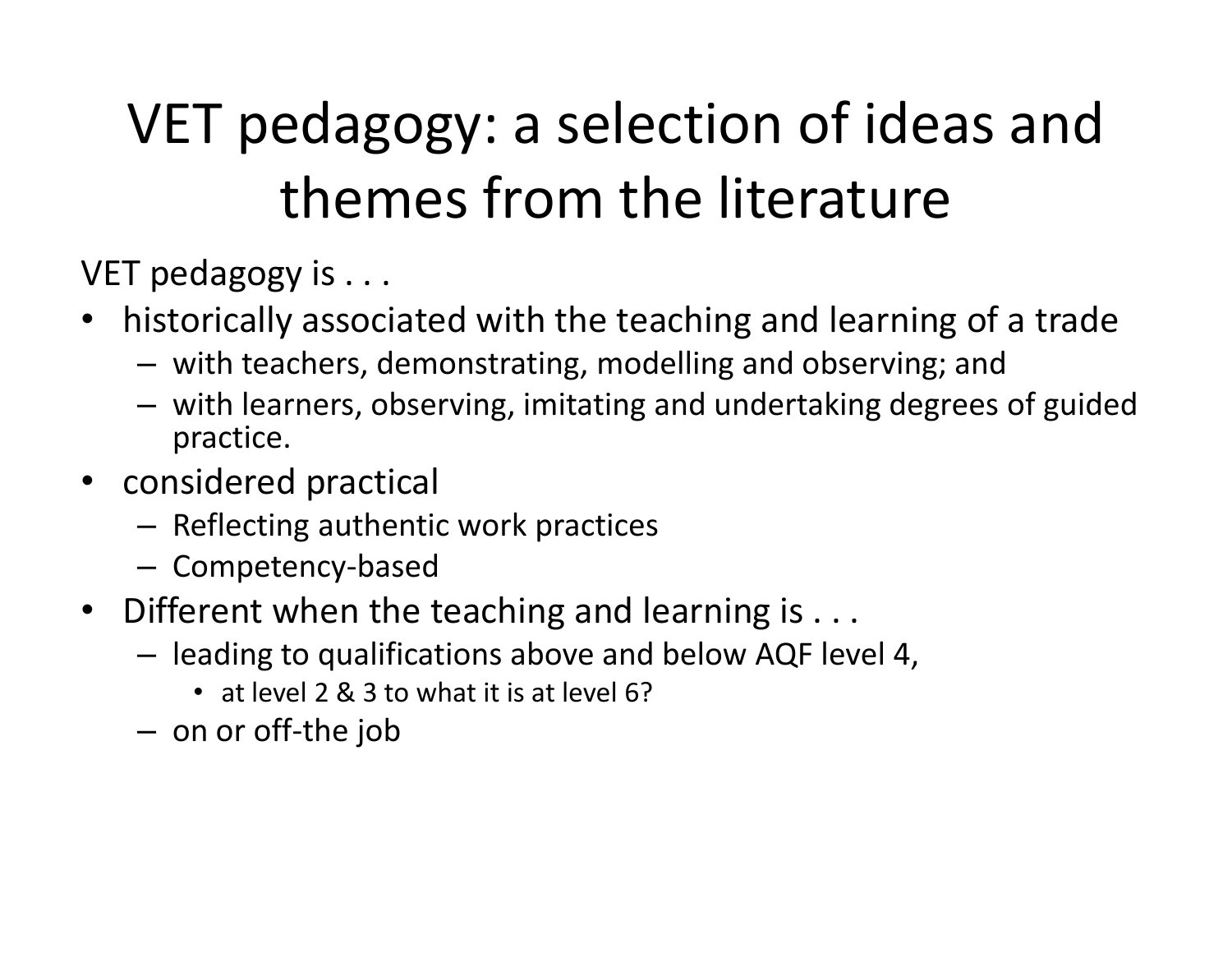### VET pedagogy: a selection of ideas and themes from the literature

VET pedagogy is . . .

- student-centred
- aimed at the learning of a job and therefore associated with adult learning;
- multi-contextual . . . .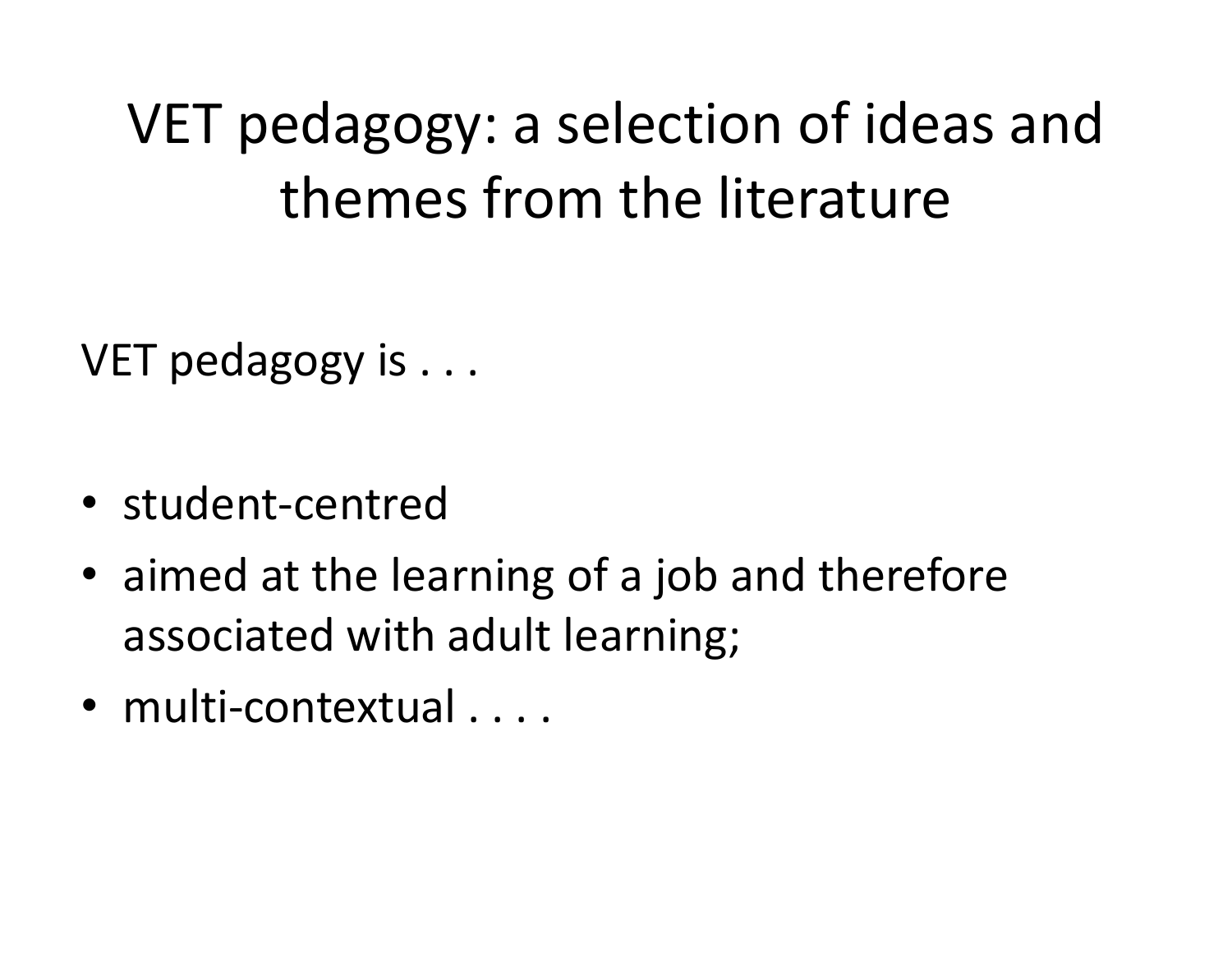#### VET pedagogy is . . . continuing to develop

. . . .

Figgis (2009) six trends in innovative VET practice

- •Use of authentic learning tasks,
- •the encouragement of peer learning,
- $\bullet$ the application of e-learning,
- •utilisation of workplace settings,
- • personalising learning experiences and programs, and devolving the support and responsibility for teaching and learning so that it was closer to the influence of the practitioner

Teachers most likely to be looking to improve and change . .

• Tended to be reflective; respectful of learners; and networked with local enterprises and other practitioners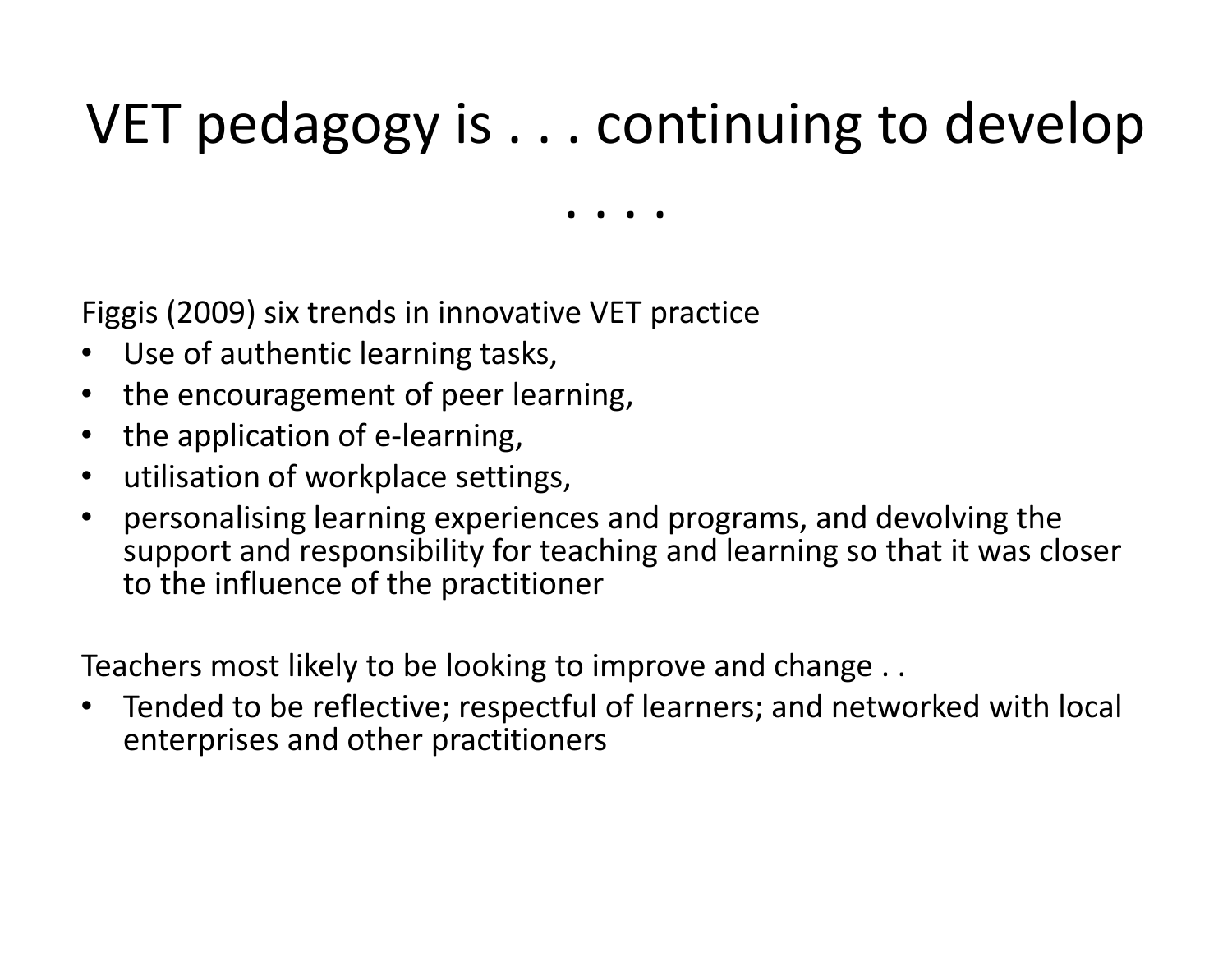• Barnett (1997) critiques the idea that universities are for critical thinking alone and instead extends HE's role, arguing that universities are for developing 'critical being'. This he describes as being about students continuing "to reflect critically on knowledge but also developing their powers of critical self reflection and critical action", (Brockbank and McGill 1999: 50). With this fostering of criticality come expectations about autonomy and self-direction. In turn this gives rise to a form of student-centredness that interestingly is somewhat different to that which occurs within the VET sector.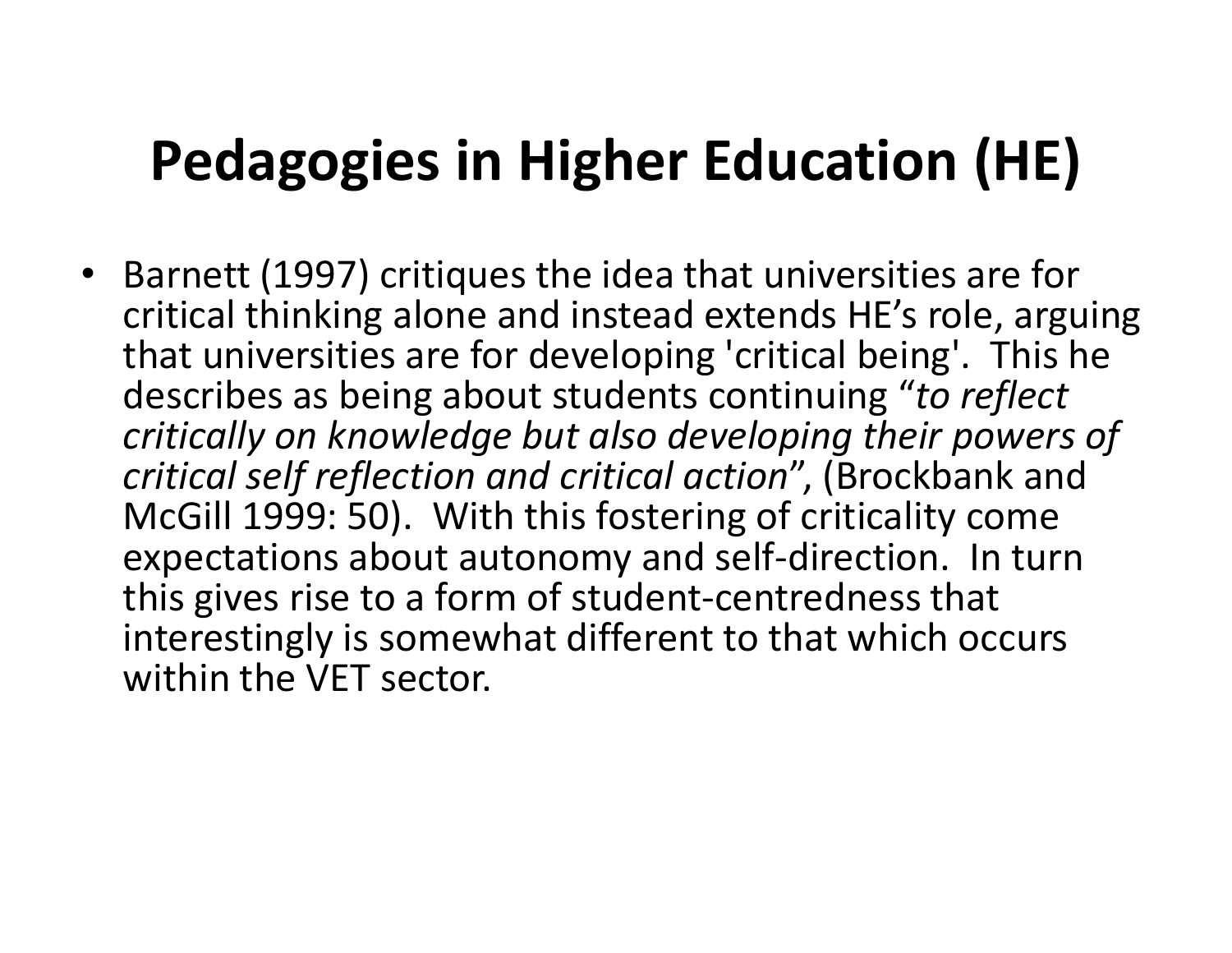- Entwhistle (2009) argues that it has now become generally accepted that each subject area or discipline has its own 'inner logic'. This logic is based on a structuring of knowledge and key ideas and concepts. Pedagogy in a specific discipline is guided by this inner logic.
- The notion of the inner logic of a subject (Entwhistle, Nisbet and Bromage 2006) is related to the notion of signature pedagogies of the professions that was developed by Shulman (2005). Teaching and learning within a discipline or profession usually reflects the key practices of that discipline or profession.
- • Becher and Trowler (2001) suggest that different disciplinary knowledge can be clustered or arranged according to the classification of what constitutes academic knowledge in a discipline.
- $\bullet$  Meyer and Land (2005) have argued that each discipline or area of study has a number of threshold concepts. These are the key ideas, concepts or processes in a discipline that must be understood by learners in those fields. They argue that students need to grasp these threshold concepts so that they can enter and study in that field.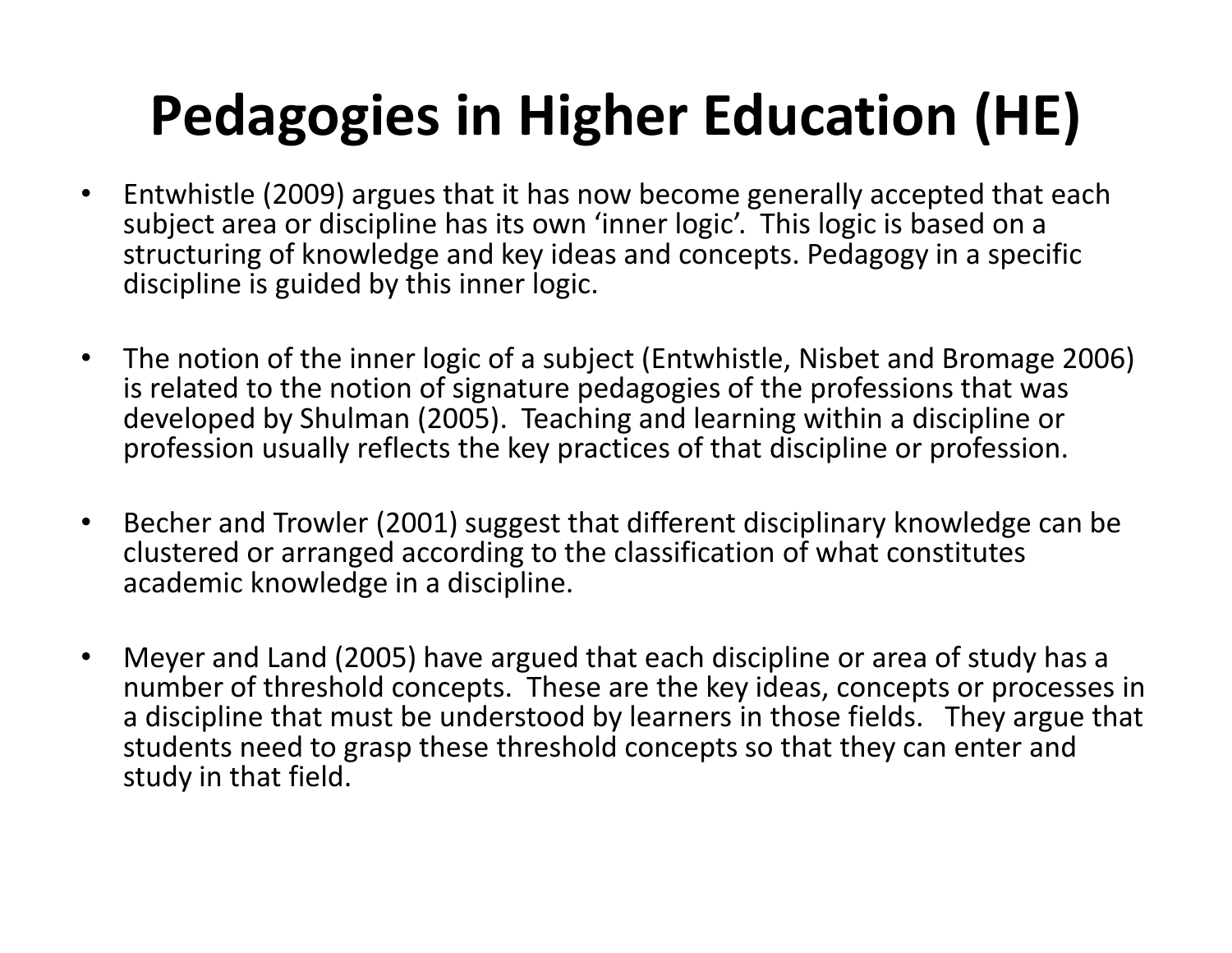- Learning within HE is based on a diversity of theories.
- • Differentiation between surface and deep learning and the advocacy for deep learning is very common (Marton and Saljo 1976).
- Similarly the teaching in HE covers a range of diverse practices (Fry et al 2009; Biggs and Tang 2007). At one end of the continuum lectures still get 'delivered' to huge classes of up to 300 students on a regular basis. While at the other end of the continuum are approaches that utilise discovery methods such as problem-based and project-based learning. But even each of these contrasting arrangements harbors a range of approaches. Methods of teaching and learning using more flexible approaches are also common as are online and web-based approaches to teaching and learning.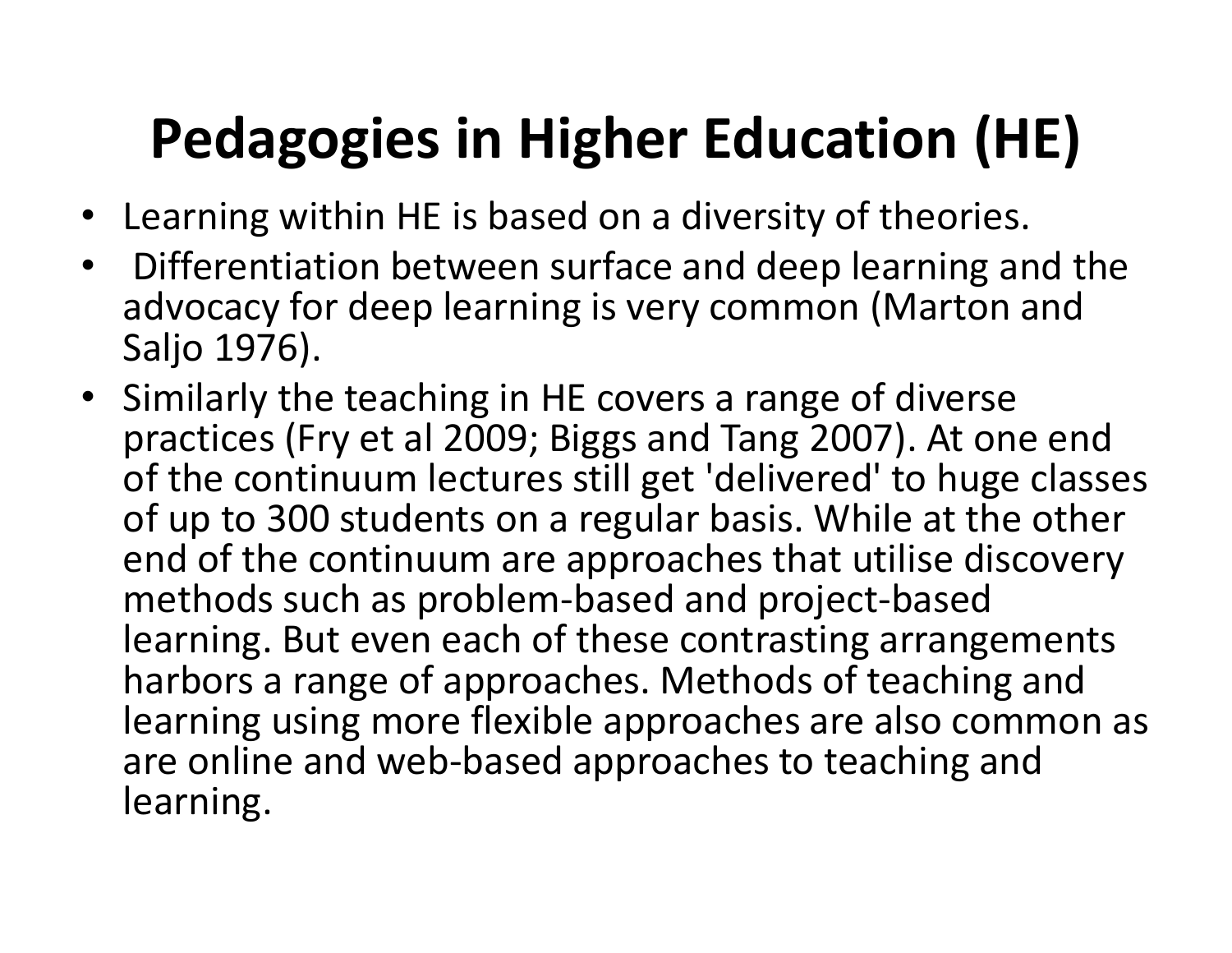• Regardless of the discipline studies, most universities now acknowledge that many learners experience difficulties in making the jump to the kinds of autonomy, self direction and expectations about disciplinary specific knowledge in higher education and have put effort into making these more explicit to students, particularly in the early and initial sections of the learning programs. Adjustment to the expectations placed on learners in HE is not always straightforward and accordingly, there is a significant literature examining this transition to university which has evolved and is broadly referred to as the 'first yearexperience'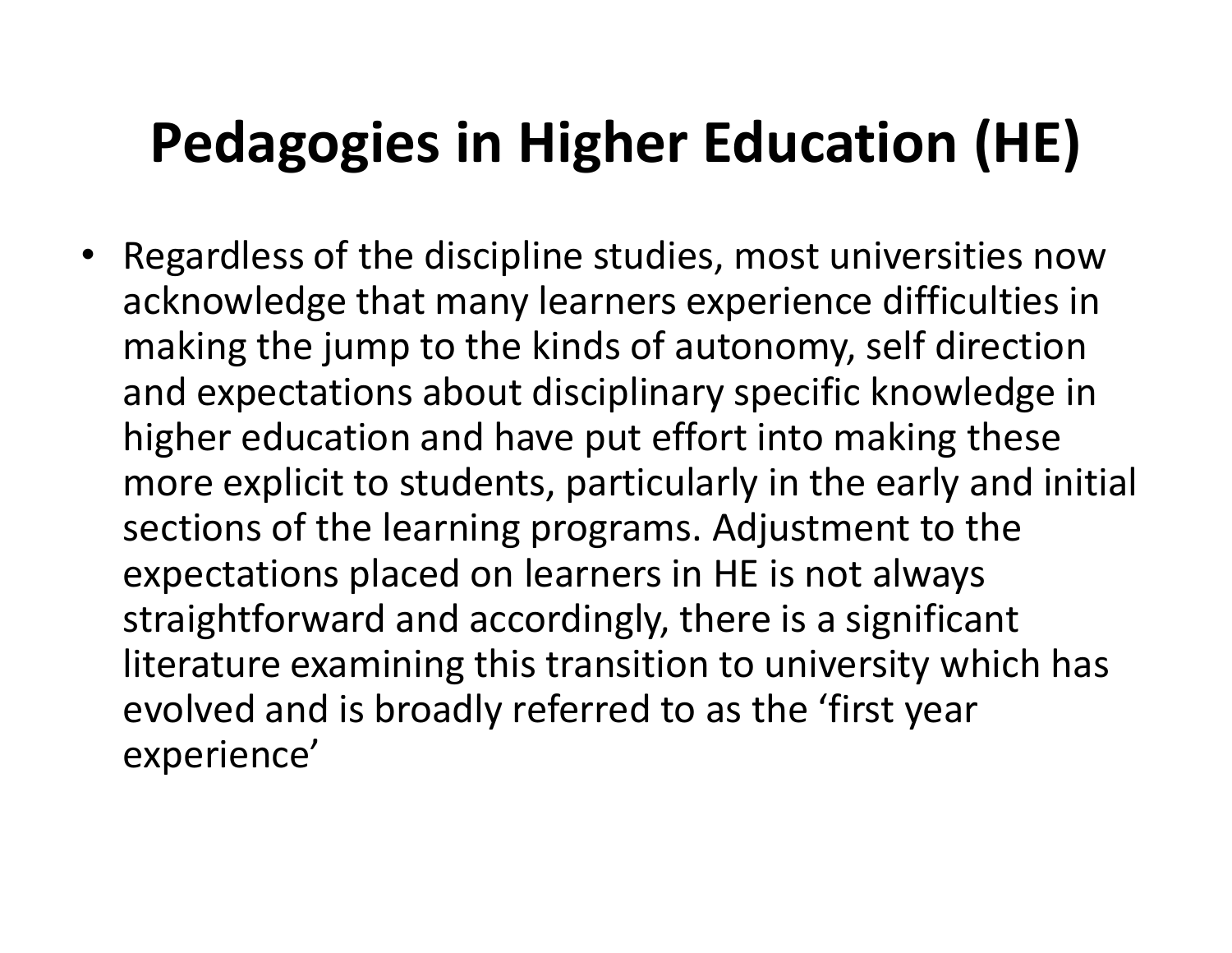#### The first year university experience

- the first year experience for new entrants has a significant impact upon whether the student stays on (Wilcox et al, 2005; Krause et al, 2005) and their subsequent academic success or failure (Peat et al, 2001).
- Young (2007) argues that in HE, students are expected to develop as self-directed researchers, able to independently carry out research and critically evaluate a range of material as well as organising themselves, directing and managing their own learning.
- Lack of awareness of the standards they are expected to perform at can pose a major challenge to students' ability to act autonomously. Expectations of students are often implicit rather than explicit (Pearce et al, 2000): standards, skills and disciplinary 'rules' such as referencing styles often remain hidden from students, embedded in tacit disciplinary norms.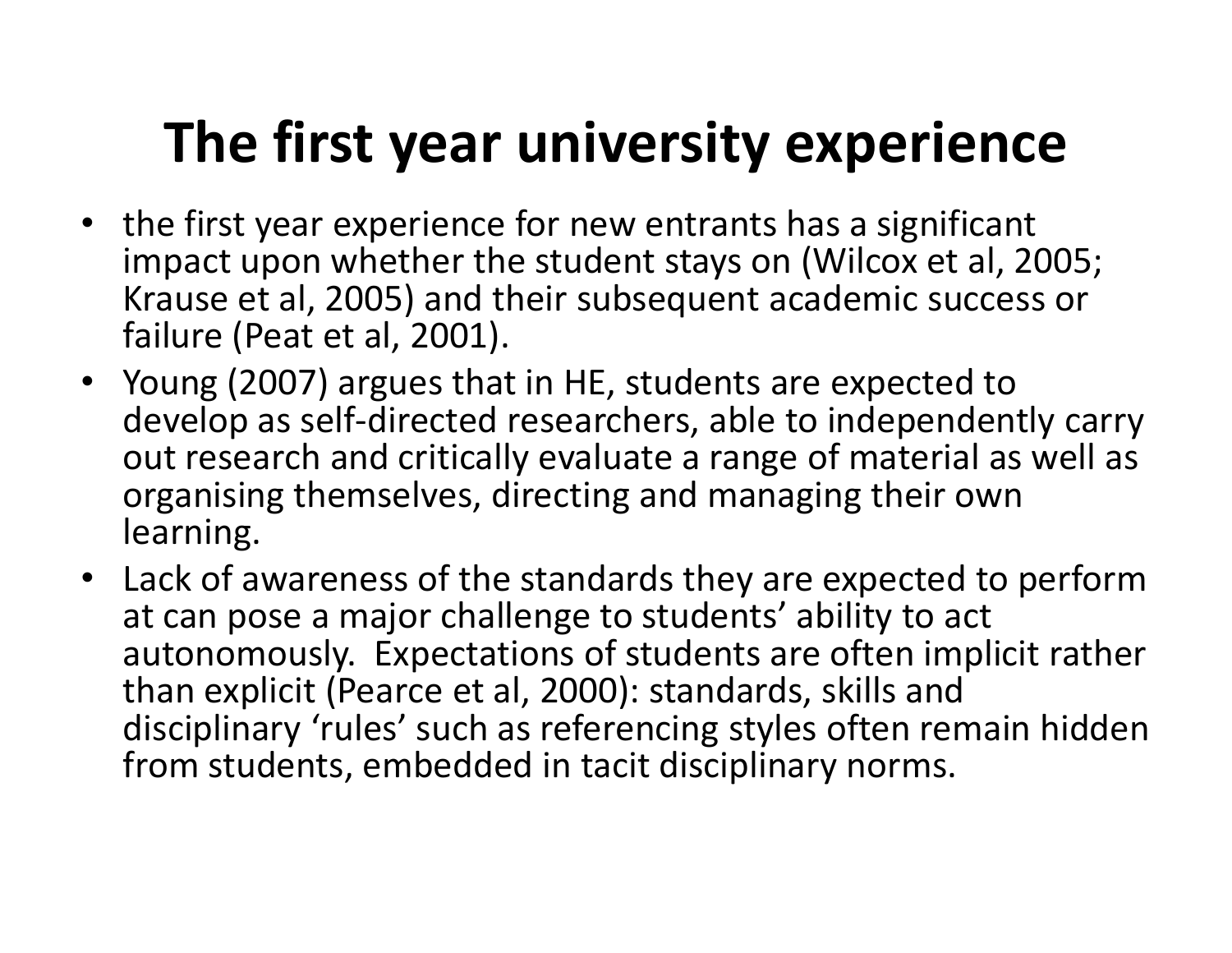## First year experience for students transitioning from VET

Differences around forms of . . .

- self-direction
- •curriculum
- Knowledge
- Learning outcomes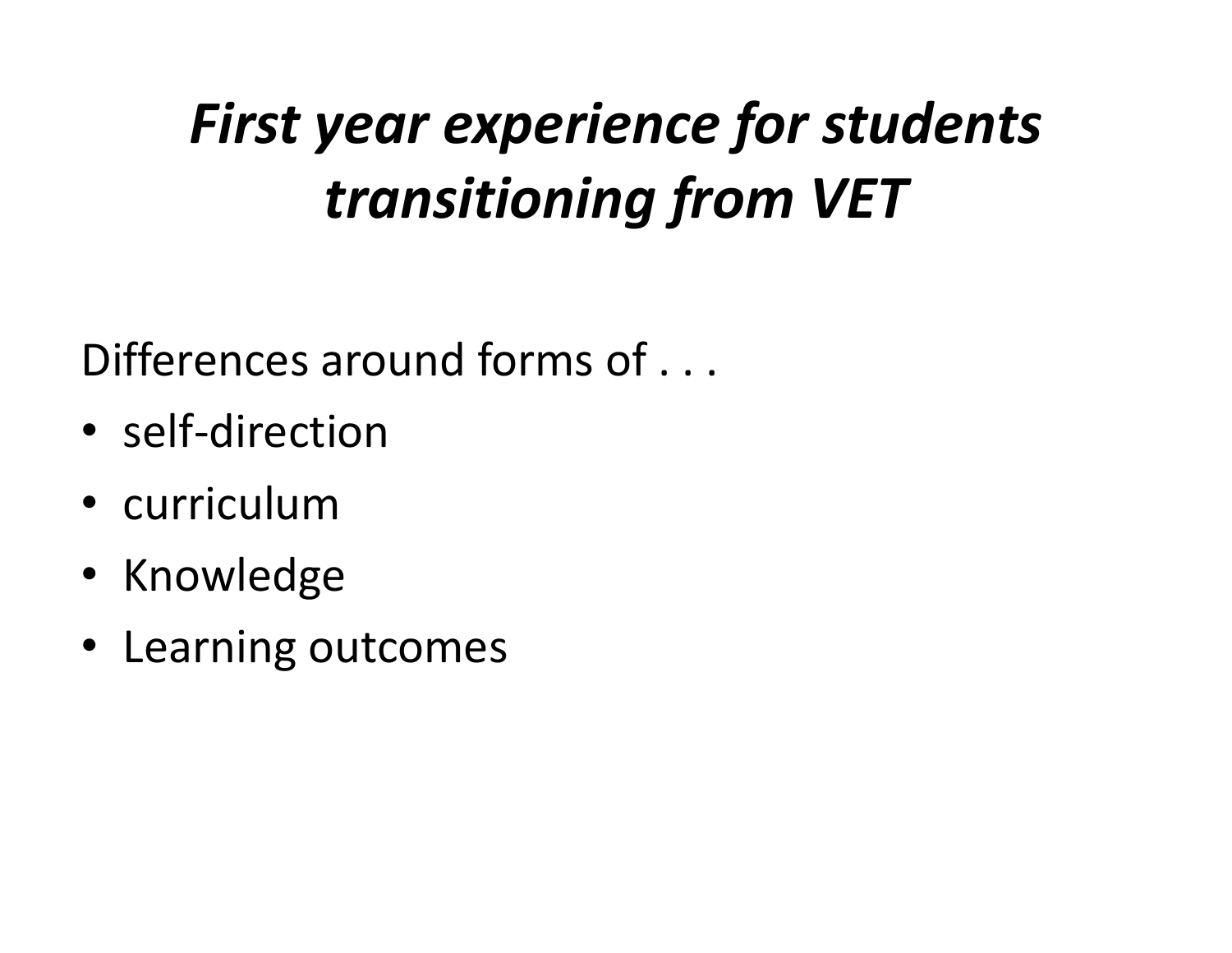## First year experience for students transitioning from VET

- Cram and Watson (2008) found that highly articulated pathways, characterised by joint planning of curriculum; joint teaching activities; and joint student projects resulted in most effective transition.
- Whilst formal transition arrangements imply a straightforward, linear path for students from VET to university, the reality as experienced and understood by learners themselves may be very different.
- Research conducted by Harris et al (2006) found that in contrast to the claim of seamless linearity many learners actually perceived their educational experiences to be like zigzags, lurches and stepping stones. Barriers to seamless transition included lack of information or inaccurate information and complex personal circumstances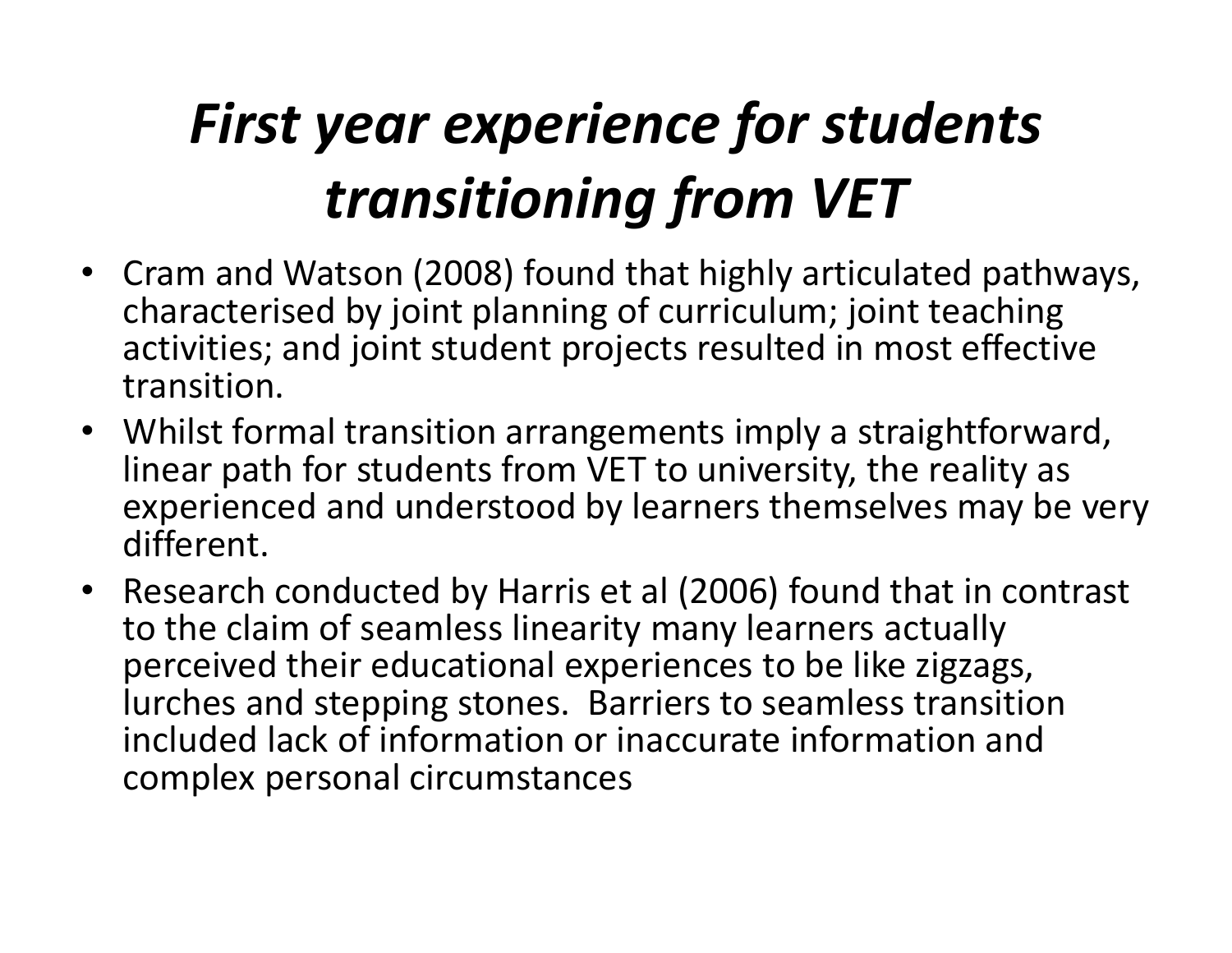# Transitioning from VET to HE

• Christie (2010) used the example of the VET Diploma in Children's Services to demonstrate the variation in recognition for credit into a Bachelor of Early Childhood Education that exists between four different universities. At 'University A', a student coming in with this VET Diploma receives 80 credit points towards a total of 240 that are needed for this Bachelors degree. This is credit for one third of the degree program. At 'University B', a student receives 48 credit points towards the 192 needed for the degree. This is credit for one quarter of the degree program. At 'University C' the student articulating with the VET Diploma receives credit for 9 credit points out of a 90 required for the degree. This represents one tenth of the degree program. At 'University D' a student with the Diploma and 12 months work experience gains direct entry into the third year of the degree. This is equivalent to receiving credit for two thirds of the degree program. These articulation arrangements represent credit for the same VET Diploma qualification into degree programs which have the same title and which should by all accounts be considered comparable.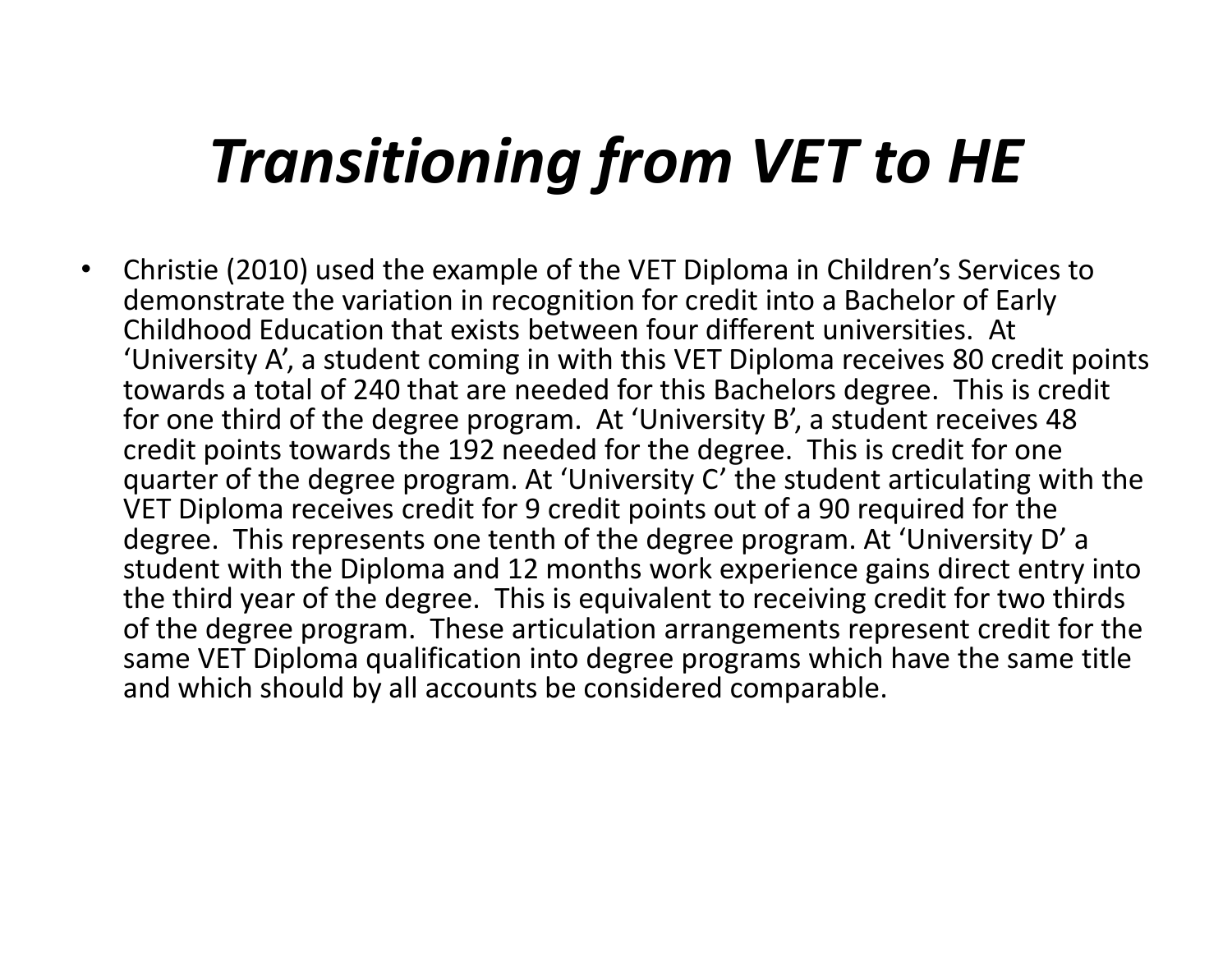#### Identifying some gaps in the evidence base

The literature on transition into HE is derived from studies on either the transition of secondary students into HE or the general experiences of first year students, without identification of their educational background therefore there is a need to confirm whether they apply equally for students transitioning from VET to HE.

Some commentators suggest that learning through a competency based approach results in gaps in student understanding and knowledge (see Wheelahan, 2008). This finding will need to be explored further and may be important where credit transfer occurs across the two systems.

A key gap in this literature is the voice of the students. Many of the gaps and issues identified could be clarified if we knew, for example, more about transitioning students':

- •actual experience of learning in VET and HE;
- $\bullet$ motivation, confidence, expectations and readiness for study in HE;
- •use of supports such as peer and/or disciplinary groups;
- •perceptions of access to lecturers;
- $\bullet$ perceptions of the clarity of standards and course expectations;
- •perception of special issues for older learners.

A need to explore the evidence for different . . . .

- $\bullet$  forms of 'self-direction' arising between VET and HE and whether such differences are relevant for Diploma, Advanced Diploma and Degree level programs.
- $\bullet$  in the kinds and levels of support students perceive between the two sectors – and whether they are accessed
- in assessment, particularly the use of authentic assessment. $\bullet$